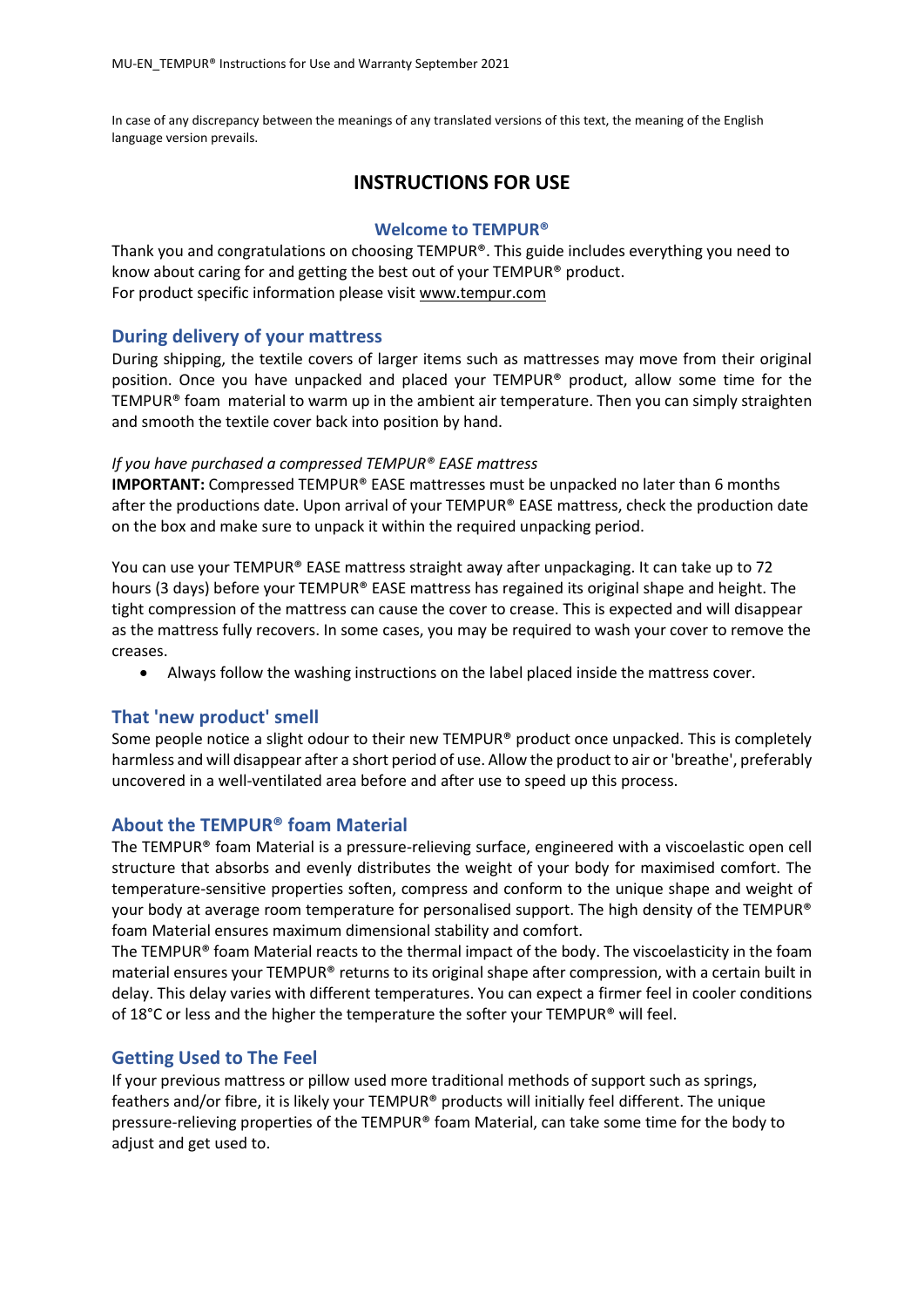### **The break-in period**

#### *TEMPUR® MATTRESS (not relevant for compressed TEMPUR® EASE mattresses)*

The more time you spend on or in bed: resting, reading or watching TV, the better. The extra movement will help the cells in the TEMPUR® foam Material to open. As they open, the cells 'breathe' and respond more rapidly to weight and temperature, but they will return to their original shape. To the user it may feel like the mattress is getting softer, but in fact there is no change to the pressurerelieving properties of your product.

#### No Need to Flip

Advances in TEMPUR® technology have resulted in keeping maintenance to a minimum. Each mattress model has a build-up of multiple layers, so you sleep on the top side only. To prolong the life of our products, from time to time you can rotate your mattress head to foot.

#### *TEMPUR® PILLOWS*

- During the first 2-3 weeks of ownership, it can help to use the pillow as a cushion during the day to improve the support and pressure-relieving benefits delivered when you are sleeping.
- Shake and massage the pillow to get the filling evenly back in place after use (for pillows filled with TEMPUR® foam material granulates).

### **Moving, transport, storage and disposal**

- Unless otherwise stated TEMPUR® products should **NOT** be bent or pressed out of their original shape, as you risk damaging the foam material and losing all the properties and benefits it brings.
- Due to the nature of the foam material in TEMPUR® products it can become slightly compressed during transportation or storage. This is expected, the product will return to its normal size after a short time in room temperature.
- Do not unroll a TEMPUR® mattress Topper when it is cold, as you will be at risk of tearing or cracking the foam material. Allow the TEMPUR® mattress Toppers to adjust to room temperature before unrolling.
- TEMPUR® products should be stored in their original shape. Exempt from this is the TEMPUR® Travel Pillow, which may be transported rolled up in the bag supplied (the bag should **only** be used when travelling to avoid permanent deformation of the pillow).
- TEMPUR<sup>®</sup> Mattresses must be stored flat, ideally in the original packaging (it is not possible to reuse packaging for the compressed TEMPUR® EASE mattresses).
- The compressed TEMPUR® EASE mattresses must not be re-compressed for storage.
- TEMPUR<sup>®</sup> mattress Toppers can be stored either rolled up or stored flat.
- TEMPUR® products must be stored in a dry environment (maximum 65% relative humidity).
- For disposal of your used product please refer to the local authority within your country market.

### **Symbols**

The following symbols are used on product, packaging or in this manual.

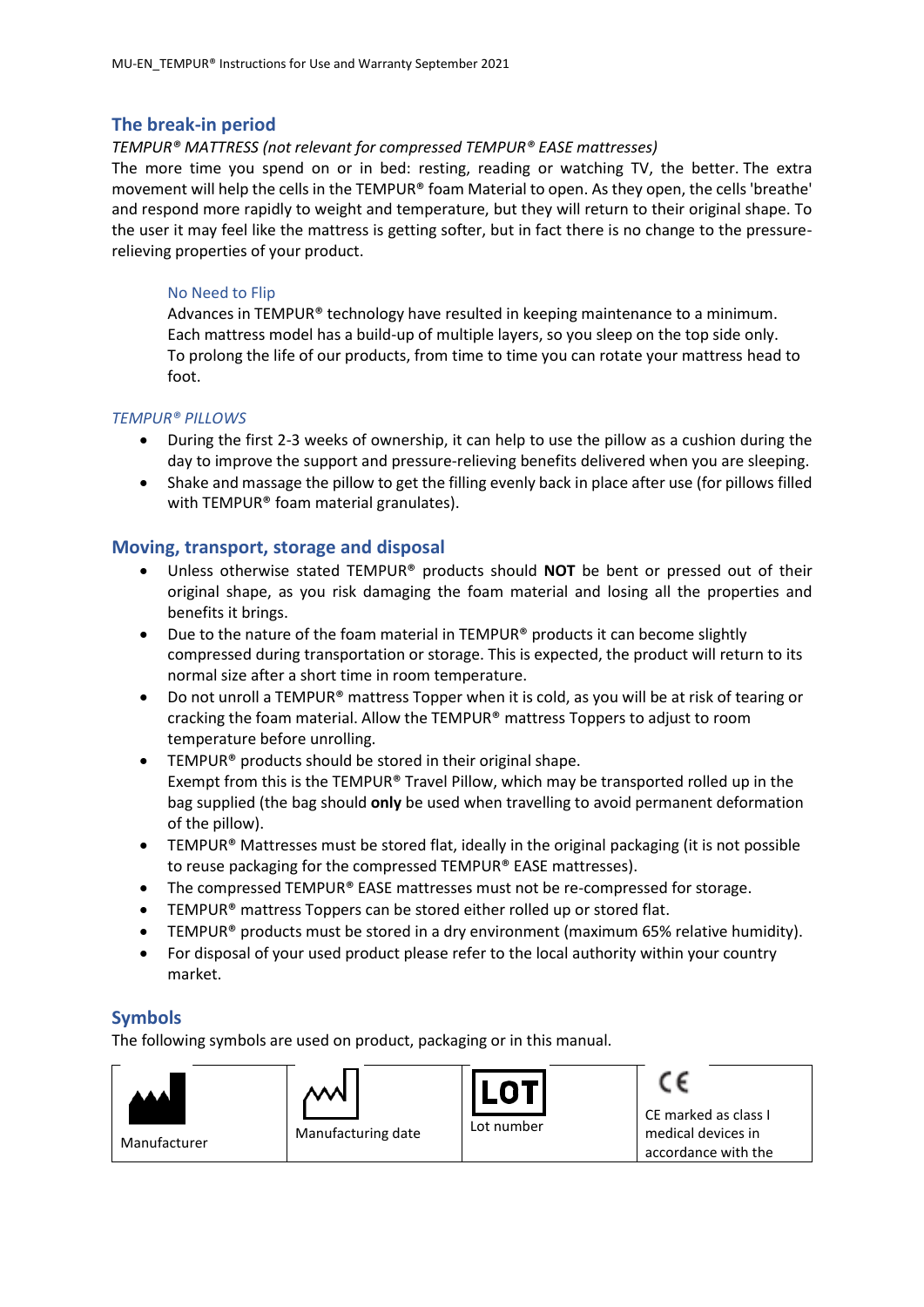|                                                                                                                               |                                                                                  |                                 | requirements of MDR<br>(EU) 2017/745                                                   |
|-------------------------------------------------------------------------------------------------------------------------------|----------------------------------------------------------------------------------|---------------------------------|----------------------------------------------------------------------------------------|
| Medical device                                                                                                                | $\sum$ $\uparrow$ UP<br>Product orientation<br>printed on mattress<br>foam cores | Consult Instructions for<br>Use | <b>LATEX</b><br>Item is made with an<br>adhesive that contains<br>natural rubber latex |
| Avoid open flame                                                                                                              | /٥<br>Humidity limit                                                             | وموثبه<br>Keep dry              | <b>MAX XX</b><br>Recommended max user<br>weight                                        |
| +6M<br>DD-MM-YYYY<br>Mattress must be<br>unpacked no later than 6<br>months after the<br>production day printed<br>on the box | Warnings and<br>precautions                                                      |                                 |                                                                                        |

### **CE marking**

Many TEMPUR® products are classified as class I Medical Devices and CE marked in accordance with MDR (EU) 2017/745.

Please check the product label placed inside the textile cover to see if the product you have purchased is CE marked.

The intended use of the CE marked products is to prevent or reduce the risk of developing pressure ulcers in adults. This effect is obtained through the pressure redistributing properties of the TEMPUR® foam material.

The CE marked products are intended for home care. It is important that immobilized users are repositioned on a regular basis.

The CE marked TEMPUR® mattresses and mattress toppers are suitable for user weight of up to 150 kg.

In case of a serious incident with the product, the manufacturer and competent authority in the user´s home country must be informed.

To report an incident to the manufacturer please report as a warranty complaint by following the instructions specified in the "warranty" section of this manual.

# Please note additional instructions for use

#### **Warnings and precautions**

The following symbols and text will be used to draw your attention to possible dangerous and undesirable situations. Please be aware that failure to comply with these instructions may results in critical injuries or damage to the product.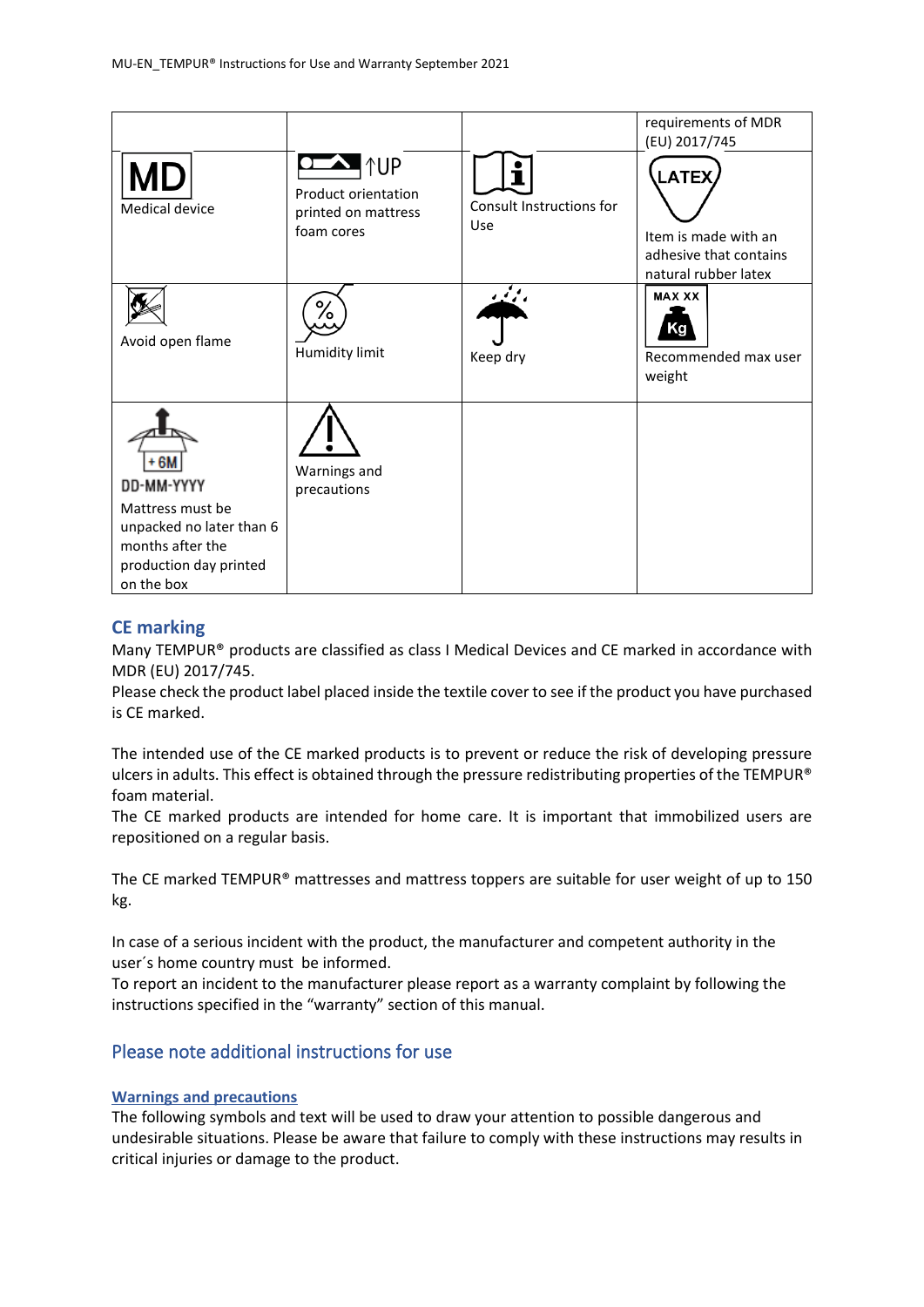| <b>WARNING</b>   | Be aware of situations or practices that may cause death or<br>critical injuries                    |
|------------------|-----------------------------------------------------------------------------------------------------|
| <b>CAUTION</b>   | Be aware of situations or practices that may cause moderate or<br>minor injuries                    |
| <b>IMPORTANT</b> | Be aware of situations or practices that could result in damage<br>to the product or other property |

 $\overline{\Lambda}$  **Warning:** Do not leave infants, young children or the elderly unattended on the mattress or pillow if they can't easily turn over by themselves**.**

 $\hat{A}$  **Warning:** It is important that immobilized users are repositioned on a regular basis.

Carelessness causes fire – we strongly recommend not to smoke in bed or while using the products.

 $\angle$ **Warning:** Risk of fire: keep products away from open flames

**Caution:** Do not use bed pads on TEMPUR<sup>®</sup> mattresses or mattress toppers, as they can reduce the pressure-relieving properties. To ensure optimum support we recommend using a sheet directly on the mattress

**Caution**: Please note TEMPUR® foam Material works best in response to the natural warmth of the user, therefore an electric blanket and/or hot water bottle is **not recommended**. The heat from an electric blanket will temporarily offset the temperature sensitivity in the TEMPUR® foam Material. However, if the user would still prefer to use an electric blanket, we suggest doing so over a separate sheet and avoiding direct contact with the TEMPUR® foam Material.

- $\circ$  **IMPORTANT:** Always follow the instructions for use from the supplier of the electrical blanket.
- o **IMPORTANT:** If your hot water bottle should develop a leak which wets, stains or damages your mattress it will **invalidate your warranty.**

#### **IMPORTANT:**

- TEMPUR® mattresses must always be placed on a ventilated base, e.g. springs or slats to prevent moisture from accumulating in the mattress.
- Do not use a TEMPUR® pillow with wet hair as the foam material will get damaged.
- For pillows filled with TEMPUR® foam material granulates and/or down; shake and massage the pillow to get the filling evenly back in place after use or storage.
- Do not unroll a TEMPUR® mattress Topper when it is cold, as you will be at risk of tearing or cracking the foam material. Allow the TEMPUR® mattress Toppers to adjust to room temperature before unrolling.
- TEMPUR<sup>®</sup> mattress toppers must always be placed on top of a mattress.
- Do not fold, bend or press your TEMPUR<sup>®</sup> product into shape as there is risk of damaging the foam material
- Do not alter or repair your product it will invalidate your warranty.

### **Cleaning and maintenance**

• Most textile covers can be removed and washed. Please follow the specific cleaning instruction for your product on the product label located inside the textile cover.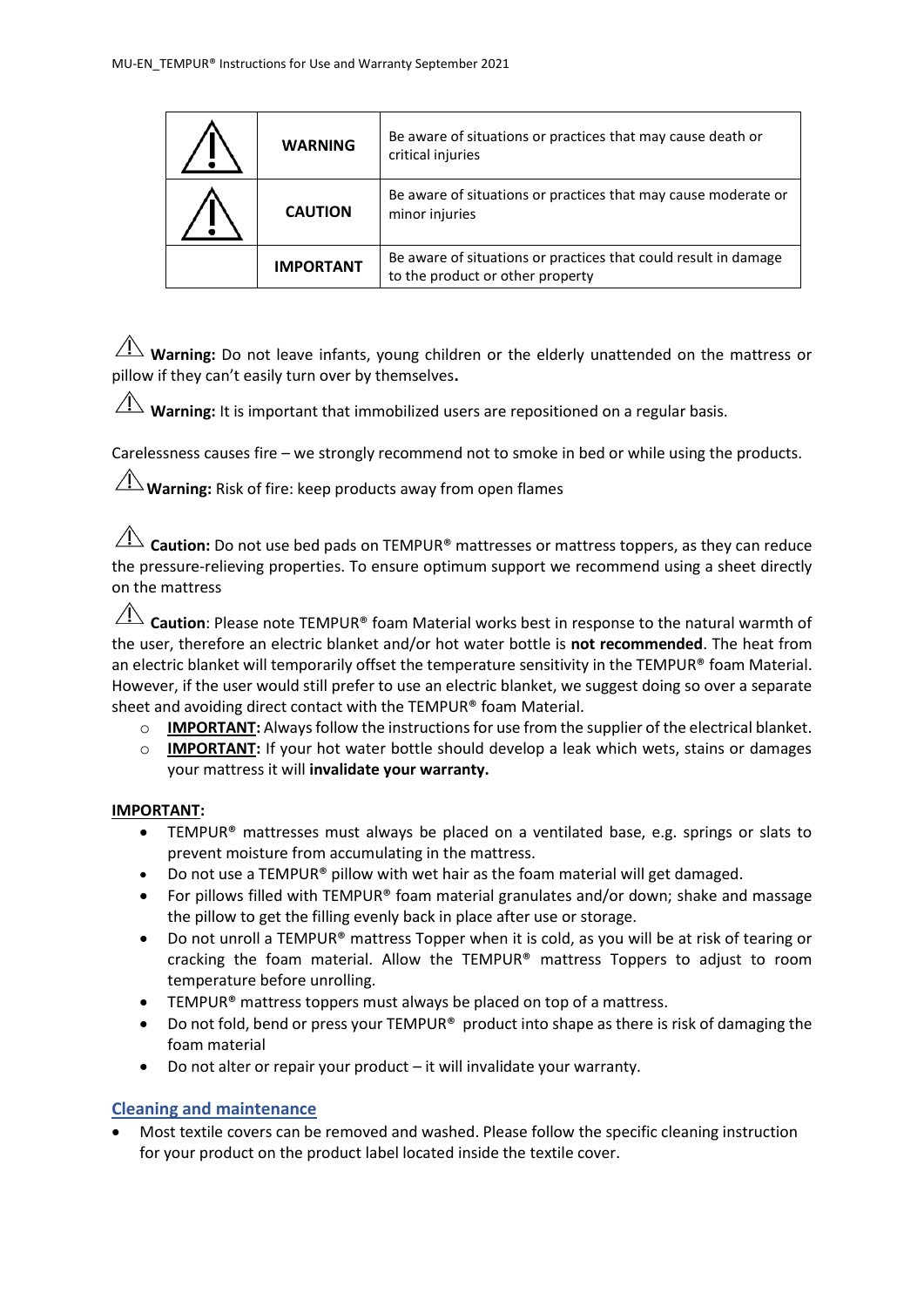• Special textile covers which contain TEMPUR® foam material that cannot be washed or drycleaned, can easily be removed for airing and brushing.

Textile covers quilted with TEMPUR® **washable** material:

- Can be washed and tumble-dried, line dried/flat dried. Check the product label inside the textile cover to see if your cover can be washed.
- **IMPORTANT:** The TEMPUR<sup>®</sup> washable material is heavy when wet, please follow the below instructions carefully:

| Cover width (cm)     | Washing machine/tumble dryer capacity           |
|----------------------|-------------------------------------------------|
| $\vert$ Up to 95 cm  | 6 kg                                            |
| $\vert$ Up to 105 cm | 7 kg                                            |
| Up to 120 cm         | 8 kg                                            |
| Over 120 cm          | must be washed at professional laundry facility |

### • **IMPORTANT:** Covers must be completely dry before use or storage. Tip: Weigh the cover before washing. Dry the cover until it has the same weight as before wash. Then you know that the cover is completely dry.

## TEMPUR® Down Luxe Pillow:

### **IMPORTANT:**

- **Remove foam bag with TEMPUR® foam material granulate before washing the down cover.**
- Use enzyme free laundry detergent for the down cover and tumble dry with a couple of dryer balls (or clean tennis balls) to avoids down clumping and to ensure the down dries evenly.
- **Do not** use fabric softener on the down cover.
- The down cover must be completely dry before use or storage.
- Tip: Weigh the Down Luxe Pillow cover (without the foam bag) before washing. Tumble-dry the cover after wash until the cover has the same weight as before wash. Then you know that the down cover is completely dry.

### **IMPORTANT:**

• Do not wash the TEMPUR® foam material. Exempt from this is the TEMPUR® EasyClean Pillow and the TEMPUR® PureClean Pillow which can be washed (follow the specific cleaning instructions on the product label inside the textile

cover). Exempt from this is also the textile covers with TEMPUR® washable material - follow the

specific cleaning instructions on the product label and in this instruction. • Do not steam-clean or dry-clean the TEMPUR® foam material.

# **IMPORTANT**

• The TEMPUR<sup>®</sup> products must be regularly ventilated to remove moisture.

**Caution**: After washing the textile cover please ensure mattress textile cover is replaced according to the orientation printed on the side of the mattress foam core. The TEMPUR® foam material that provides maximized comfort and pressure relief is only on the top-side of the core.

**Caution**: After washing the textile covers of seating products or cushions with layers of foam please be aware of the orientation of the foam core when products is being re-assembled. The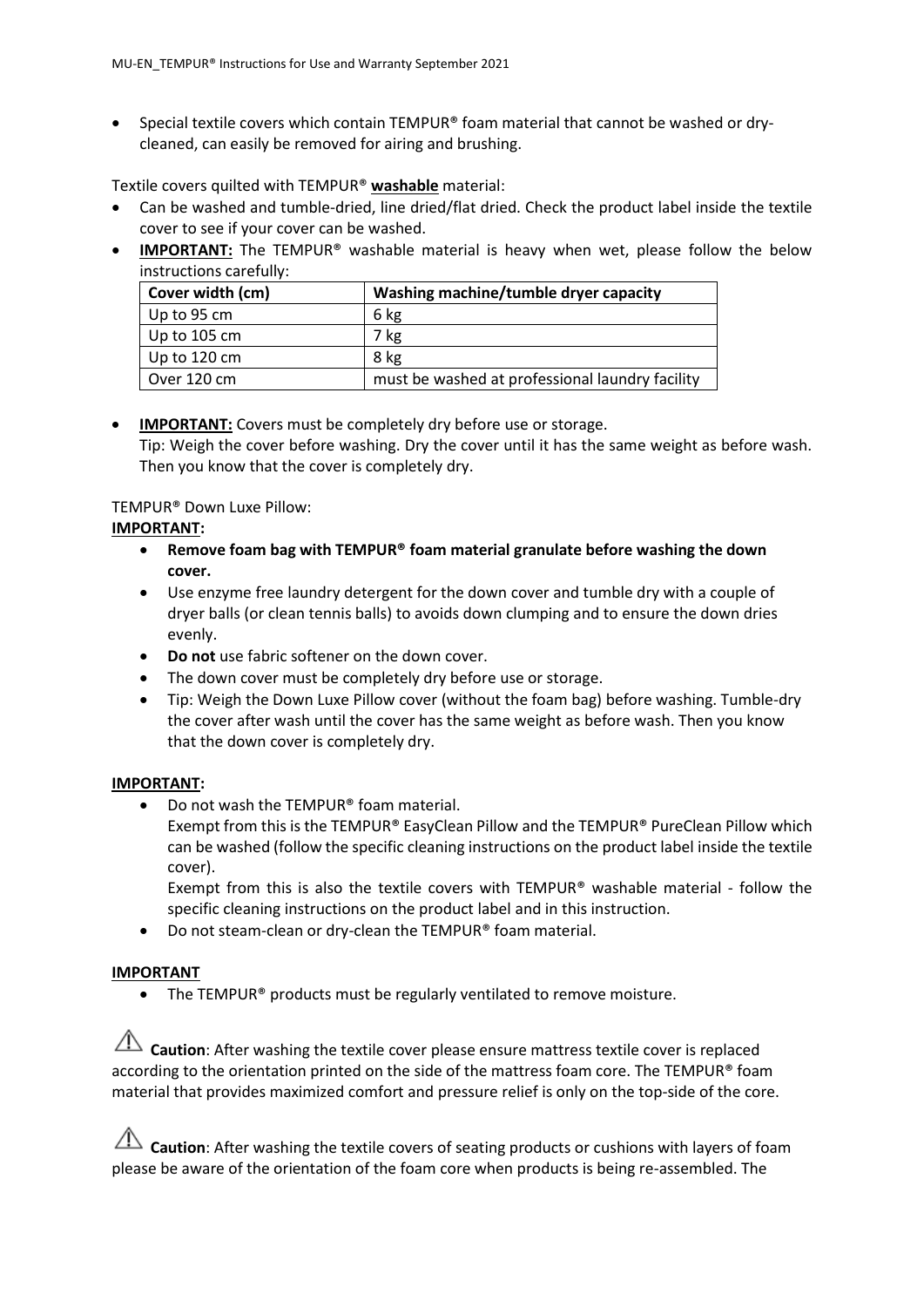TEMPUR® foam material that provides maximized comfort and pressure relief is only on the top-side of the core.

### **Technical Product information**

- Certain TEMPUR® products have a non-slip coating on the underside. This coating ensures that the product does not slide when in use.
- TEMPUR® products are available in many different sizes. Product weight depends on product size. Further information is available upon request.
- Constituent materials in covers see product label, which is located inside the textile cover.

#### Latex

Certain TEMPUR® products are manufactured of layers of foam with the TEMPUR® foam material on top and with an adhesive that contains latex between the layers.

Please check the product label inside the textile cover to see if the product you have purchased contains latex.

The TEMPUR® foam material and the textile cover do not contain latex.

### Fire safety standards

**Warning:** Risk of fire: keep products away from open flames

| TEMPUR <sup>®</sup> product                                                                        | <b>Fire safety</b>                                                                                                |
|----------------------------------------------------------------------------------------------------|-------------------------------------------------------------------------------------------------------------------|
| Mattresses, mattress toppers                                                                       | EN 597-1 (Cigarette Test)                                                                                         |
| Mattresses, mattress toppers (fire retardant<br>versions)                                          | BS 7177 Low Hazard<br>DS/EN 597-1 (cigarette test)<br>DS/EN 597-2 (Match test)<br>BS 5852 (Crib V) on foam        |
| Pillows, cushions and positioning products<br>(moulded and granulated filling)                     | EN/ISO 12952-1 (Cigarette test)                                                                                   |
| Pillows, cushions and positioning products, moulded<br>(fire retardant versions)                   | BS7175 Low hazard<br>EN/ISO 12952-1 (Cigarette test)<br>EN/ISO 12952-2 (Match test)<br>BS 5852 (Crib V) on foam   |
| Pillows, cushions and positioning products with<br>granulated filling<br>(fire retardant versions) | BS7175 Low hazard<br>EN/ISO 12952-1 (Cigarette test)<br>EN/ISO 12952-2 (Match test)<br>BS 5852 (source 2) on foam |
| Down Luxe Pillow<br>(fire retardant versions)                                                      | BS 5852 (source 2) on foam crumbs<br>BS 5852 (source 2) on downs                                                  |

# **Manufacturer**



**Dan-Foam ApS** Holmelund 43 5560 Aarup Denmark \*Dan-Foam ApS is a subsidiary of TEMPUR-Sealy International, Inc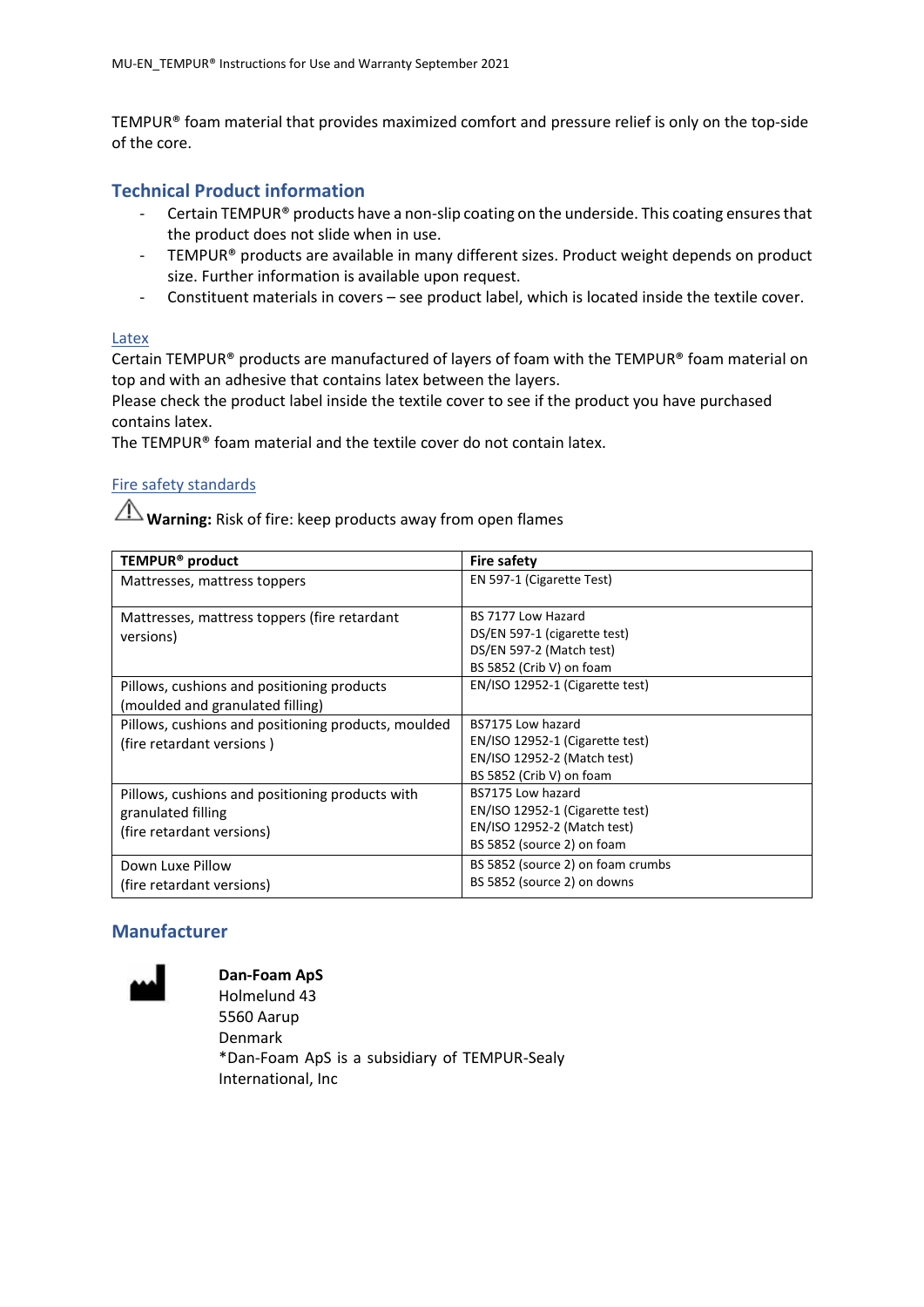## **WARRANTY**

#### **TEMPUR® WARRANTY**

This document sets out the terms and exclusions of the TEMPUR® Warranty for new TEMPUR® products sold to consumers worldwide (excluding the USA and Canada).

#### **Who offers the TEMPUR® Warranty?**

The Manufacturer of TEMPUR® mattresses, mattress toppers, pillows and cushions (except those in the USA and Canada) is Dan-Foam ApS, a company incorporated in Denmark under company registration number DK-24209709. Registered office address: Holmelund 43, 5560 Aarup, Denmark (the "Manufacturer"). Dan-Foam ApS is a subsidiary of TEMPUR-Sealy International, Inc.

#### **What is covered?**

The Manufacturer warrants that all new and genuine TEMPUR® products are free from material defects due to faulty workmanship or materials for the applicable warranty period (see section - For how long?) unless the product is specifically excluded or an exclusion applies (see section - Exclusions).

The TEMPUR® Warranty is valid for products purchased by consumers anywhere in the world (except the USA and Canada) from the Manufacturer or an authorised retailer for personal use and not in the course of a business, trade or profession. A list of authorised retailers is available at **www[.tempur.com](http://www.tempur.com/)**

#### **For how long?**

The TEMPUR® Warranty lasts for the period displayed on or inside the packaging of the relevant product or as stated below, starting from the date of purchase (except where the product is an exdisplay or demonstration model in which case the warranty starts from the date of manufacture).

The warranty period is generally as set out in the warranty table, but the Manufacturer advises that you should check the warranty terms for the country in which you originally purchased your product as there may be a different warranty period applicable. For this, please visit **www.tempur.com**

|          | <b>Product:</b> Foam cores                                                                                                                 | <b>Product Warranty What's covered?</b>        |                                                                                                                                                        |
|----------|--------------------------------------------------------------------------------------------------------------------------------------------|------------------------------------------------|--------------------------------------------------------------------------------------------------------------------------------------------------------|
| le<br>le | All TEMPUR <sup>®</sup> mattresses, unless stated<br>otherwise below<br>TEMPUR <sup>®</sup> toppers for North and Promise<br>bed systems   | 10 years                                       | Material defects due to faulty workmanship or<br>materials, or changes which cause a visible<br>lindentation more than 2cm in the TEMPUR®<br>material. |
| le.      | TEMPUR <sup>®</sup> Original (15, 19, 20, 21, 25,<br>Deluxe 17 (only when velour cover),<br>Deluxe 22, Deluxe 27, Breeze 22, Breeze<br>27) |                                                | Material defects due to faulty workmanship or<br>materials, or changes which cause a visible<br>lindentation more than 2cm in the TEMPUR®<br>material. |
| lo       | TEMPUR® Cloud (19,21,25, Breeze 22,<br>Breeze 27)                                                                                          | 15 years limited<br>warranty <sup>*</sup> (see |                                                                                                                                                        |
| lo       | TEMPUR <sup>®</sup> Sensation (19,21,25, Deluxe<br>22, Deluxe 27, Breeze 22, Breeze 27                                                     | note below table)                              |                                                                                                                                                        |
| l•       | TEMPUR <sup>®</sup> Topper 7                                                                                                               |                                                |                                                                                                                                                        |
| lo       | TEMPUR <sup>®</sup> Experience Mattress                                                                                                    |                                                |                                                                                                                                                        |
| lo       | <b>TEMPUR<sup>®</sup> Relaxation Mattress</b>                                                                                              |                                                |                                                                                                                                                        |
| lo       | TEMPUR <sup>®</sup> Topper 5                                                                                                               |                                                | Material defects due to faulty workmanship or                                                                                                          |
| lo       | TEMPUR® Futon All Seasons™                                                                                                                 | 5 years                                        | materials, or changes which cause a visible                                                                                                            |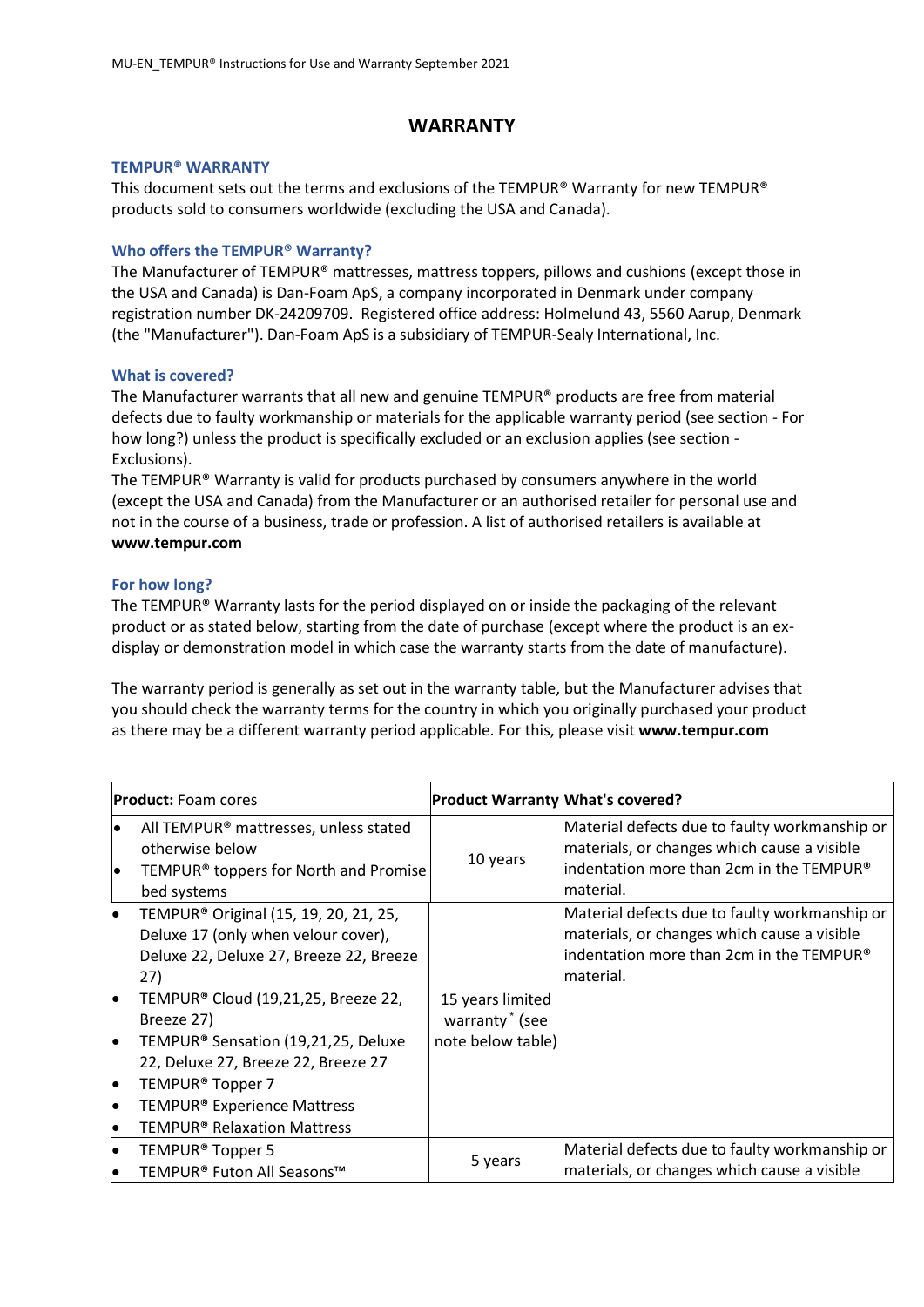| lo                     | TEMPUR® Futon Deluxe (7cm)                                                                                                                                                                                                                       |                                         | indentation more than 2cm in the TEMPUR®<br>material.                                                                                                             |
|------------------------|--------------------------------------------------------------------------------------------------------------------------------------------------------------------------------------------------------------------------------------------------|-----------------------------------------|-------------------------------------------------------------------------------------------------------------------------------------------------------------------|
| $\bullet$<br>$\bullet$ | TEMPUR <sup>®</sup> Topper Deluxe 3.5<br>TEMPUR <sup>®</sup> Topper 3.5                                                                                                                                                                          | 3 years                                 | Material defects due to faulty workmanship or<br>materials, or changes which cause a visible<br>indentation more than 2cm in the TEMPUR®<br>material.             |
| $\bullet$<br>$\bullet$ | TEMPUR® Futon Basic (6cm)<br>TEMPUR® Futon Simple (6cm)                                                                                                                                                                                          | 2 years                                 | Material defects due to faulty workmanship or<br>materials, or changes which cause a visible<br>indentation more than 2cm in the TEMPUR®<br>material.             |
| $\bullet$              | All moulded TEMPUR® Pillows, Cushions,<br>Wedges, and other TEMPUR® Home                                                                                                                                                                         | 3 years                                 | Material defects due to faulty workmanship or<br>materials, or changes which cause a visible<br>$\parallel$ indentation more than 2cm in the TEMPUR®<br>material. |
| ۱.                     | All TEMPUR® Pillows filled with<br>TEMPUR® Material granulates:<br><b>Traditional Pillows</b><br>$\Omega$<br><b>Comfort Pillows</b><br>$\circ$<br><b>Ombracio Pillow</b><br>$\circ$<br>Long Hug Pillow<br>$\circ$<br>Down Luxe Pillow<br>$\circ$ | 3 years                                 | Material defects due to faulty workmanship or<br>materials                                                                                                        |
| $\bullet$              | TEMPUR® Bicycle Pad<br>TEMPUR <sup>®</sup> Sleep Mask                                                                                                                                                                                            | 2 years                                 | Material defects due to faulty workmanship or<br>materials.                                                                                                       |
|                        | <b>Product: Covers</b>                                                                                                                                                                                                                           | <b>Product Warranty What's covered?</b> |                                                                                                                                                                   |
| $\bullet$              | Covers for ALL products, unless stated<br>otherwise below                                                                                                                                                                                        | 2 years                                 | Material defects due to faulty workmanship or<br>lmaterials.                                                                                                      |
| $\bullet$              | Cover for TEMPUR® Futon Simple                                                                                                                                                                                                                   | 1 year                                  | Material defects due to faulty workmanship or<br>materials.                                                                                                       |
| $\bullet$              | Down Cover for TEMPUR® Down Luxe<br>Pillow                                                                                                                                                                                                       | 3 year                                  | Material defects due to faulty workmanship or<br>lmaterials.                                                                                                      |

*\*Limited Warranty - If you make a valid claim after 5 years from the date of purchase, the Manufacturer will provide you with an equivalent mattress subject to you paying a percentage of the price of the replacement mattress\*\*, see percentage table below: In addition, some countries may offer a 10 year warranty for these products so please check your local TEMPUR® store or website for details.*

| Years $0 - 5 - Pay nothing$          |                                      |  |
|--------------------------------------|--------------------------------------|--|
| Year 6 - Pay 10% of the current RRP  | Year 11 - Pay 60% of the current RRP |  |
| Year 7 - Pay 20% of the current RRP  | Year 12 - Pay 70% of the current RRP |  |
| Year 8 - Pay 30% of the current RRP  | Year 13 - Pay 80% of the current RRP |  |
| Year 9 - Pay 40% of the current RRP  | Year 14 - Pay 90% of the current RRP |  |
| Year 10 - Pay 50% of the current RRP | Year 15 - Pay 95% of the current RRP |  |

*\*\*The price of the replacement mattress will be subject to the price published in the Manufacturer's RRP pricelist in force in the country at the time, when the claim is made.*

#### **What will we do?**

Where a valid claim is made in accordance with this TEMPUR® Warranty, the Manufacturer shall offer, at its choice, either to repair the defective product or provide an equivalent replacement product free of charge.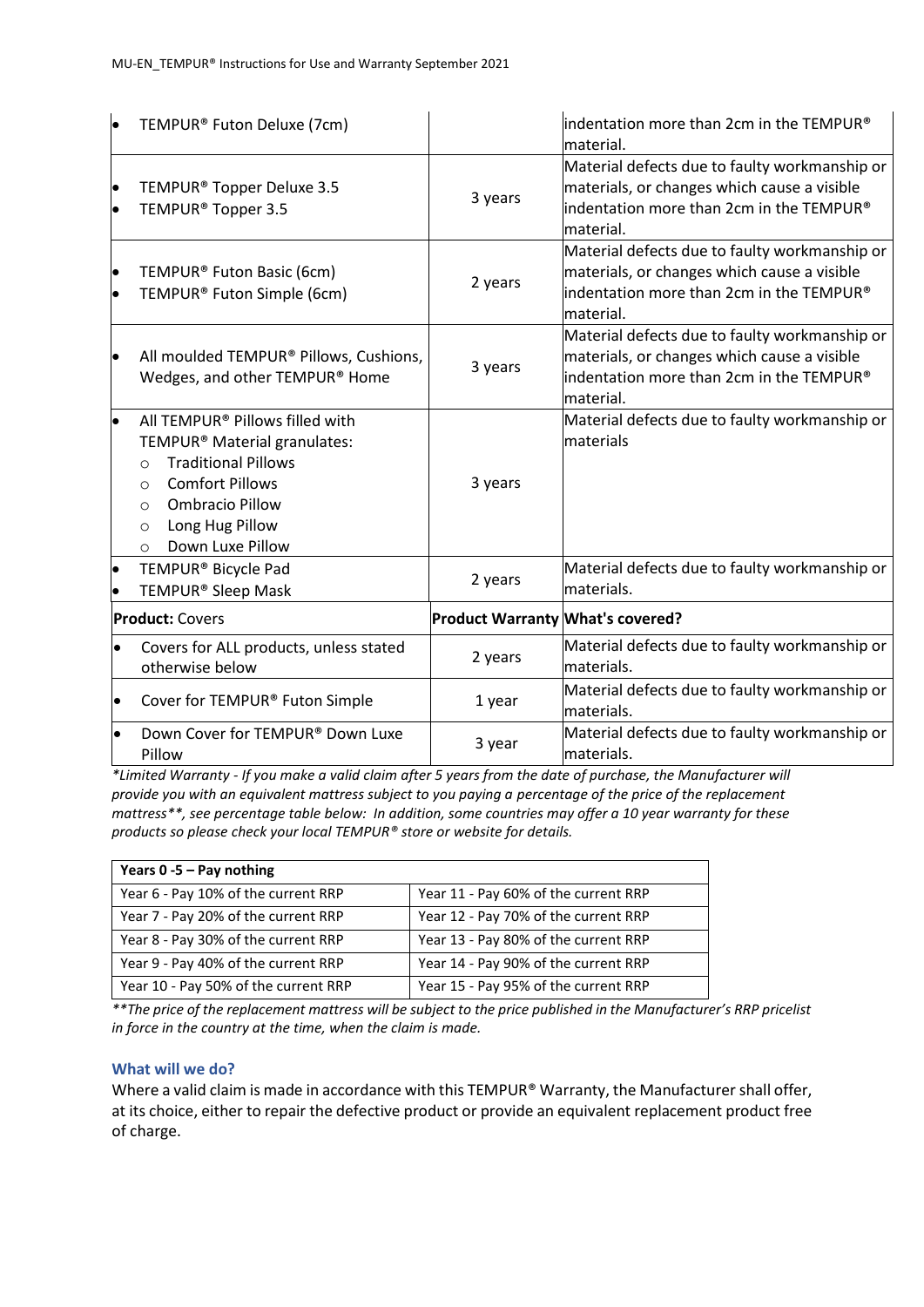The Manufacturer will refund the reasonable delivery cost of returning a defective product for repair or replacement so long as the claim is valid under the terms of this TEMPUR® Warranty and the product is returned from an address within the same country as the authorised retailer the product was purchased from. The repaired or replacement product will be delivered free of charge to an address within the same country as the authorised retailer the product was purchased from. In all other circumstances, any delivery costs associated with any repairs or replacements are the purchaser's responsibility.

In the event of replacement, the Manufacturer shall endeavour to provide a replacement product from the same line. However, if the product line has been discontinued or the product is otherwise not available, the Manufacturer reserves the right to provide a replacement product that, in the Manufacturer's sole discretion, is similar to the defective product.

The TEMPUR® Warranty provides cover from the date of purchase (or date of manufacture in the case of ex-display/demonstration products) of the original product. It is not renewed on the provision of a repaired or replaced product. In these circumstances, the TEMPUR® Warranty will run for the remainder of the period starting from the original purchase or manufacture date, as applicable.

#### **Exclusions**

#### **The TEMPUR® Warranty does not apply if:**

- the product has been purchased used, second hand or from anyone other than an authorised retailer or directly from the Manufacturer. A list of authorised retailers is available at [tempur.com](http://www.tempur.com/)
- the process for making a claim under the TEMPUR® Warranty (set out under the heading "How do you claim under the TEMPUR® Warranty?" below) has not been correctly followed.
- the product has not been used and/or handled with due care and/or in accordance with the instructions of use, cleanliness and maintenance described in the Instructions for Use and at [tempur.com](http://www.tempur.com/)
- $\bullet$  defects in compressed TEMPUR® EASE mattresses caused by the mattress not being unpacked in time (left in the box): this can cause the material to tear or permanently deform. Compressed TEMPUR® EASE mattresses must be unpacked no later than 6 months from the production date. Check the production date on the box when you receive your compressed TEMPUR® EASE mattress.
- Temporary creases in the cover for compressed TEMPUR® EASE that will disappear within 72 hours or after washing of the cover. Please see the washing instruction on the label inside the cover.
- the product has been deliberately damaged or damaged as a result of neglect, cuts, burns, flooding or any other improper use by you or by any third party.
- the defect is caused as a result of the product having been bent, squeezed or exposed to cold temperatures for a period of time causing the material to tear or permanently deform.
- the TEMPUR® EASE mattress was damaged in an attempt to re-compress or re-roll up.
- the product has been wet or soaked against Manufacturer's recommendations.
- the product is found to be very stained, soiled and/or otherwise unhygienic.
- the product has been altered or repaired without the Manufacturer's prior permission.
- the defect is the result of normal wear and tear.
- zips on the cover of TEMPUR® Products unless faulty upon receipt of product.
- for mattresses (within the range of CE marked products), the defect or change in the product is only a minor variation or normal change which does not affect the pressure redistributing properties of the product.